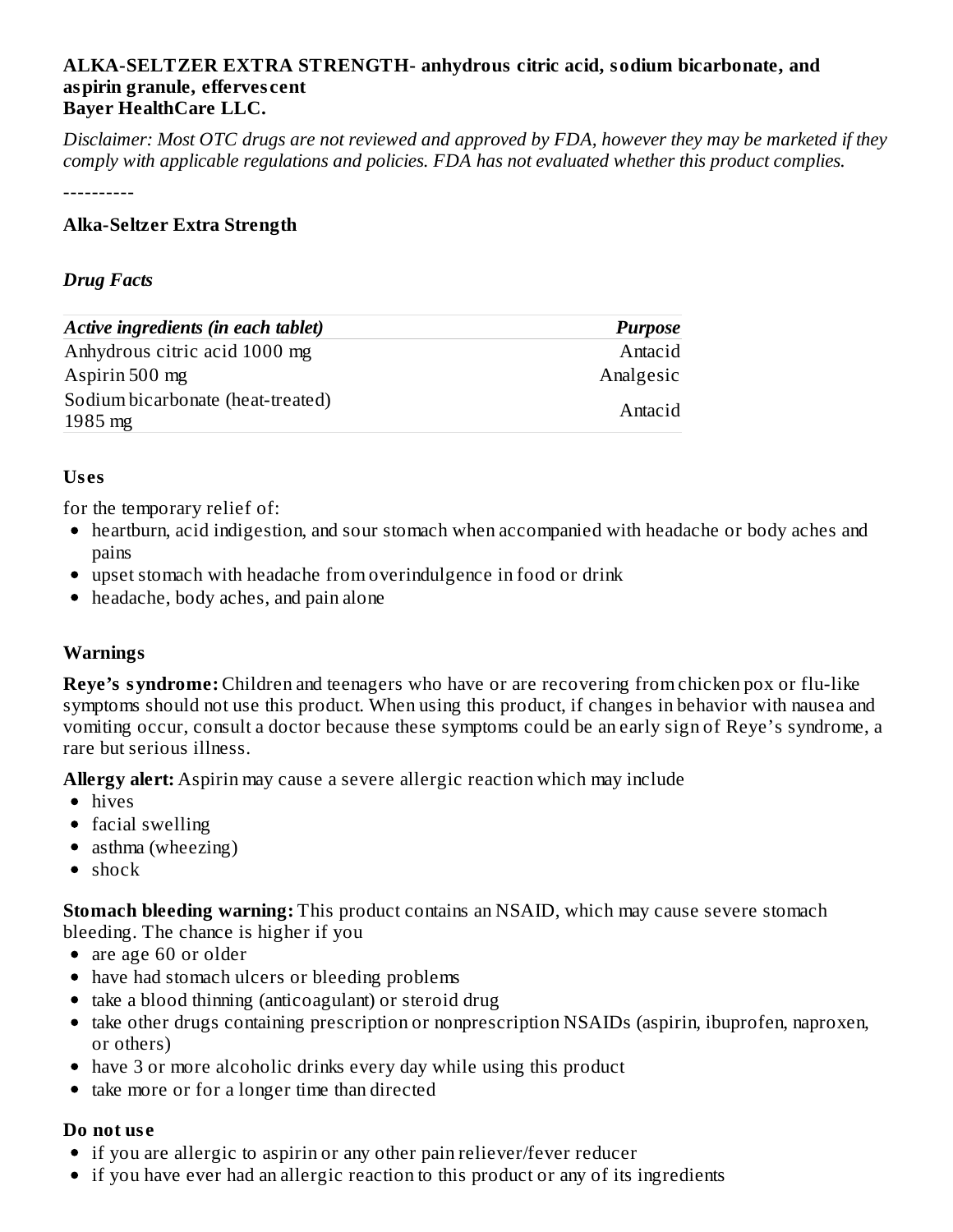# **Ask a doctor before us e if**

- stomach bleeding warning applies to you
- you have a history of stomach problems, such as heartburn
- you have high blood pressure, heart disease, liver cirrhosis, or kidney disease
- you are taking a diuretic
- you have asthma
- vou have a sodium-restricted diet

# **Ask a doctor or pharmacist before us e if you are**

- presently taking a prescription drug. Antacids may interact with certain prescription drugs.
- taking a prescription drug for anticoagulation (blood thinning), diabetes, gout, or arthritis

#### **When using this product do not exceed recommended dosage**

#### **Stop us e and ask a doctor if**

- an allergic reaction occurs. Seek medical help right away.
- you experience any of the following signs of stomach bleeding
- feel faint vomit blood
- have bloody or black stools
- have stomach pain that does not get better
- symptoms get worse or last more than 10 days
- redness or swelling is present
- ringing in the ears or a loss of hearing occurs
- new symptoms occur

**If pregnant or breast-feeding,** ask a health professional before use. **It is especially important not to** use aspirin during the last 3 months of pregnancy unless definitely directed to do so by a doctor **becaus e it may caus e problems in the unborn child or complications during delivery.**

**Keep out of reach of children.** In case of overdose, get medical help or contact a Poison Control Center right away.

#### **Directions**

• fully dissolve 2 tablets in 4 ounces of water before taking

| adults and children 12   | 2 tablets every 6 hours, or do not exceed 7 tablets                            |             |  |  |
|--------------------------|--------------------------------------------------------------------------------|-------------|--|--|
| years and over           | as directed by a doctor $\ln 24$ hours                                         |             |  |  |
| adults 60 years and over | 2 tablets every 6 hours, or do not exceed 3 tablets<br>as directed by a doctor | in 24 hours |  |  |
| children under 12 years  | consult a doctor                                                               |             |  |  |

#### **Other information**

- **each tablet contains:**sodium 588 mg
- store at room temperature. Avoid excessive heat.
- Alka-Seltzer Extra Strength in water contains principally the antacid sodium citrate and the analgesic sodium acetylsalicylate

#### **Inactive ingredients**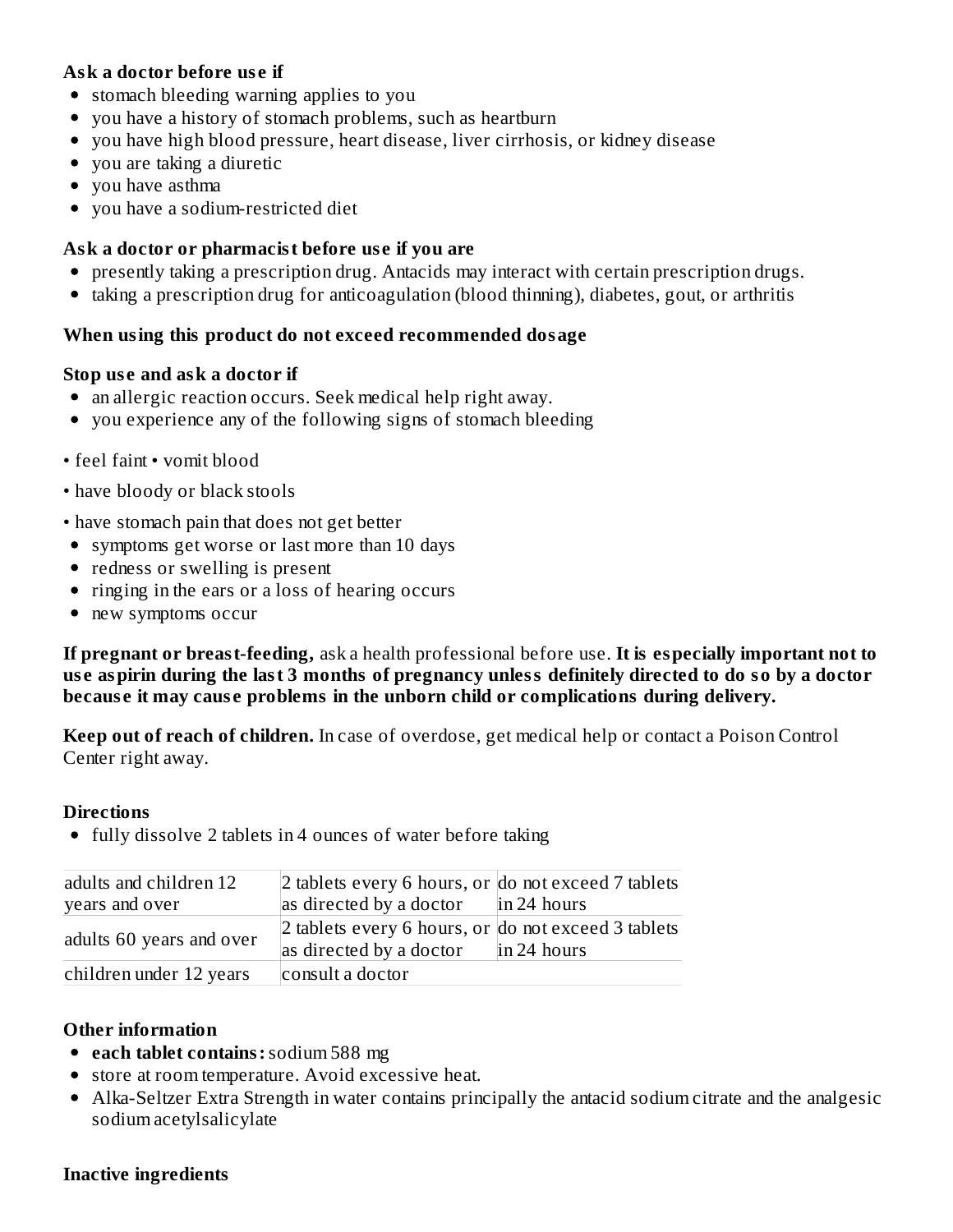flavor

**Questions or comments? 1-800-986-0369** (Mon - Fri 9AM - 5PM EST)

# **PRINCIPAL DISPLAY PANEL - 24 Tablets Carton**

*Alka-*

*Seltzer* ®

*ANTACID & PAIN RELIEF MEDICINE*

*FAST*

*RELIEF*

*OF:*

*Acid Indigestion*

*Upset Stomach*

*Heartburn with*

*Headache*

*Body Aches*

*XTRA*

*STRENGTH*

*24 EFFERVESCENT TABLETS*

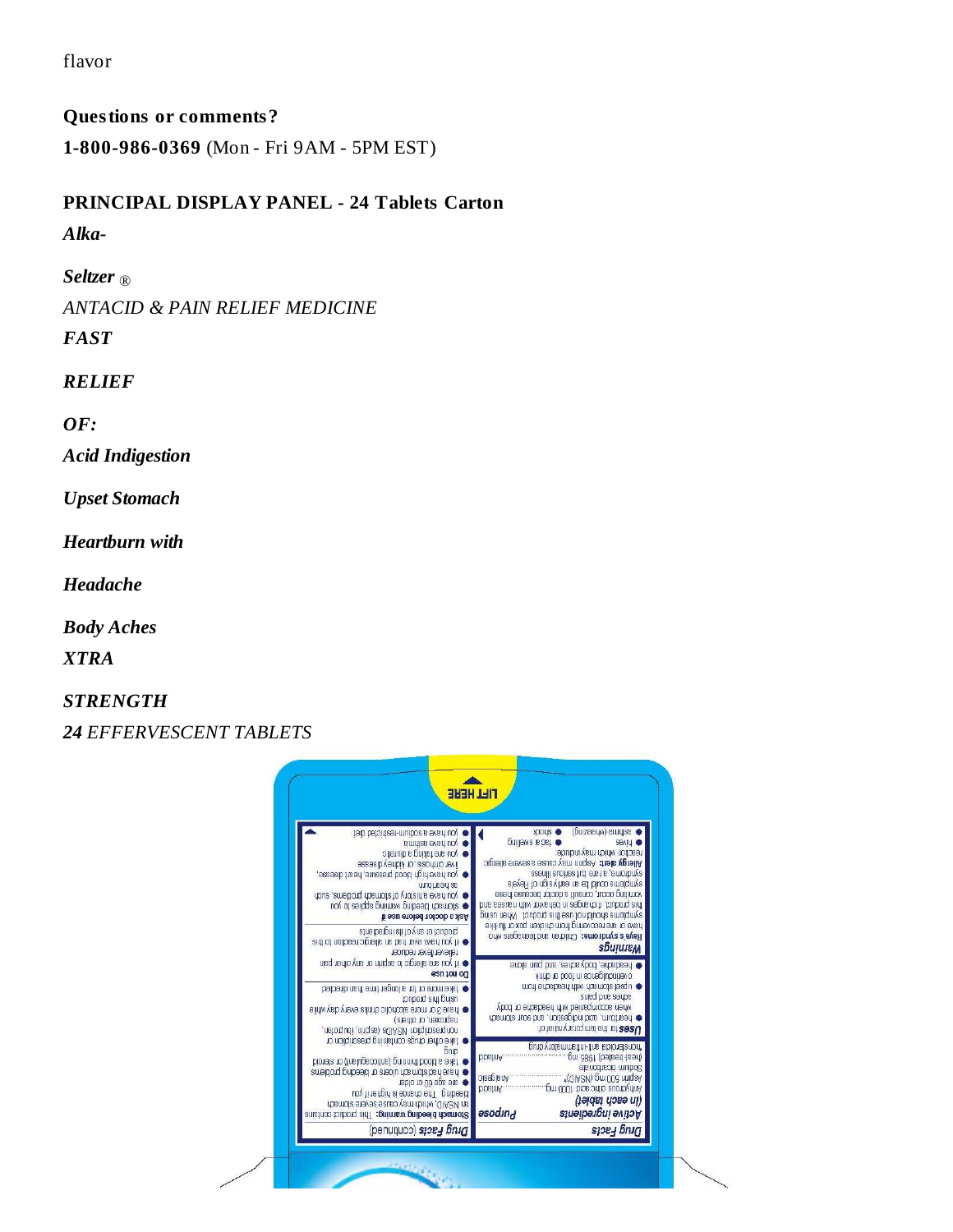